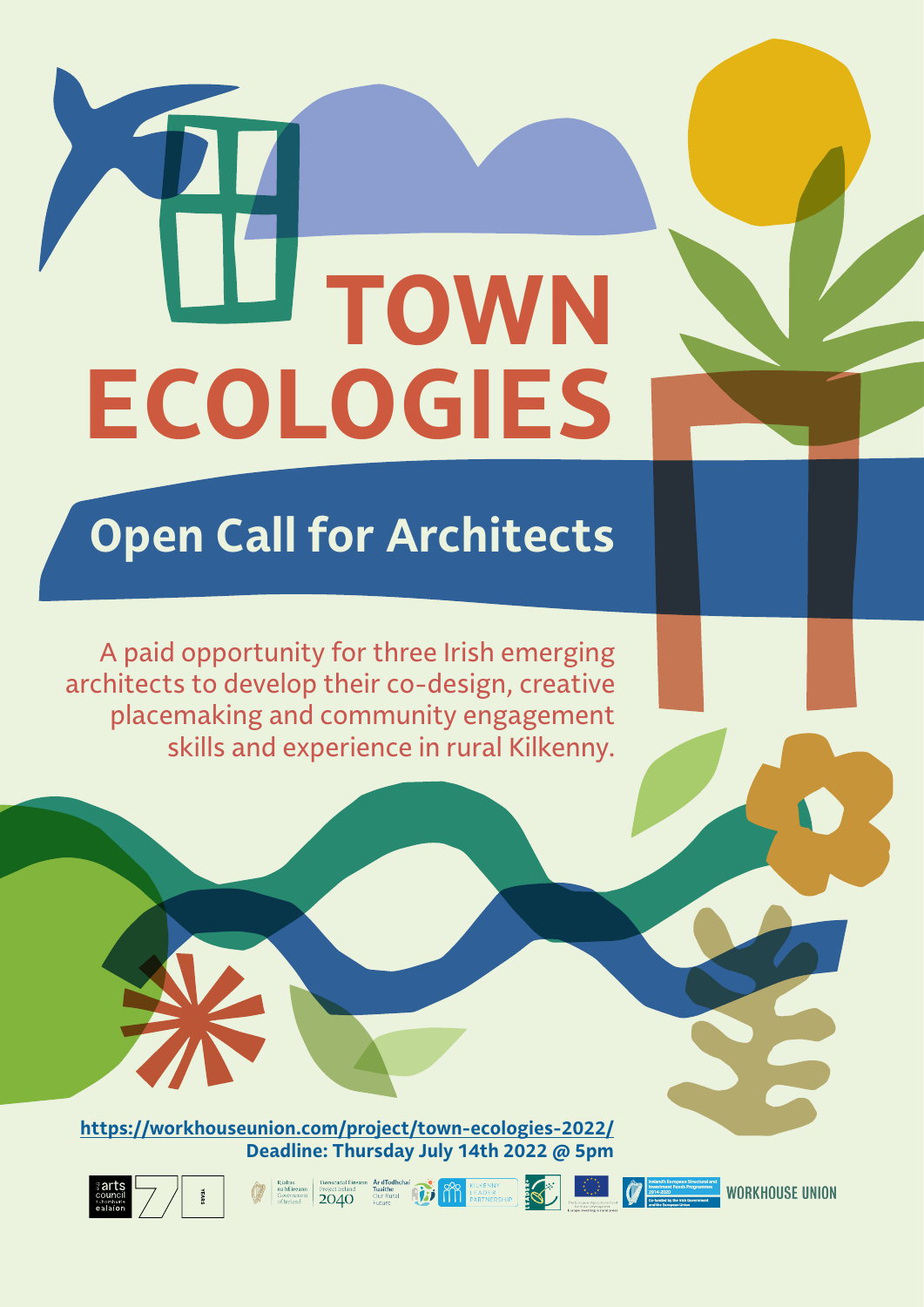### **Overview**

In its second year, Town Ecologies invites three Irish emerging architects to develop their co-design, creative placemaking and community engagement skills and experience in rural Kilkenny. The selected architects will work alongside Workhouse Union, Kilkenny LEADER Partnership and local community groups and stakeholders. Each of the three successful architecture practices will have a clear and defined role within a wider rural renewal project with practical experience supported by mentorship and research resources.

The selected architecture practices will experience co-design, stakeholder/community, and local authority engagement first hand. The opportunity will include engagement with hardto-reach voices–enhancing your capacity in co-design and inclusion. The projects will realise tangible outcomes for the communities involved and provide a unique real-life learning platform for the selected architects.

### **Who**

Emerging Irish architecture practices (collective and individual) are invited to apply. The opportunity is ideal for architects who wish to further develop their co-design, creative placemaking and community engagement skills and experience. Interpretation of the word 'emerging' is open to applicants. It could mean that you have recently graduated, or that your architecture practice has been established recently. It may also mean that you are returning to architecture or that you are an established architect and would like to gain new skills in codesign, creative placemaking and community engagement.

### **Context**

Town Ecologies takes place within the broader context of Kilkenny LEADER Partnership's next Rural Development Programme.

The balance of urban-rural development has moved to the heart of government and EU strategies; promised investment in rural Ireland and town renewal has created opportunities as policies emphasise circular economies, sustainability, connectivity, and humanenvironmental interactions. The activities include examining the current and potential challenges, highlighting the cultural, enterprise, and ecological assets, and identifying opportunities. These multifaceted processes include public engagement moments, research, and analysis to realise sustainable place-making through rural renewal activities.